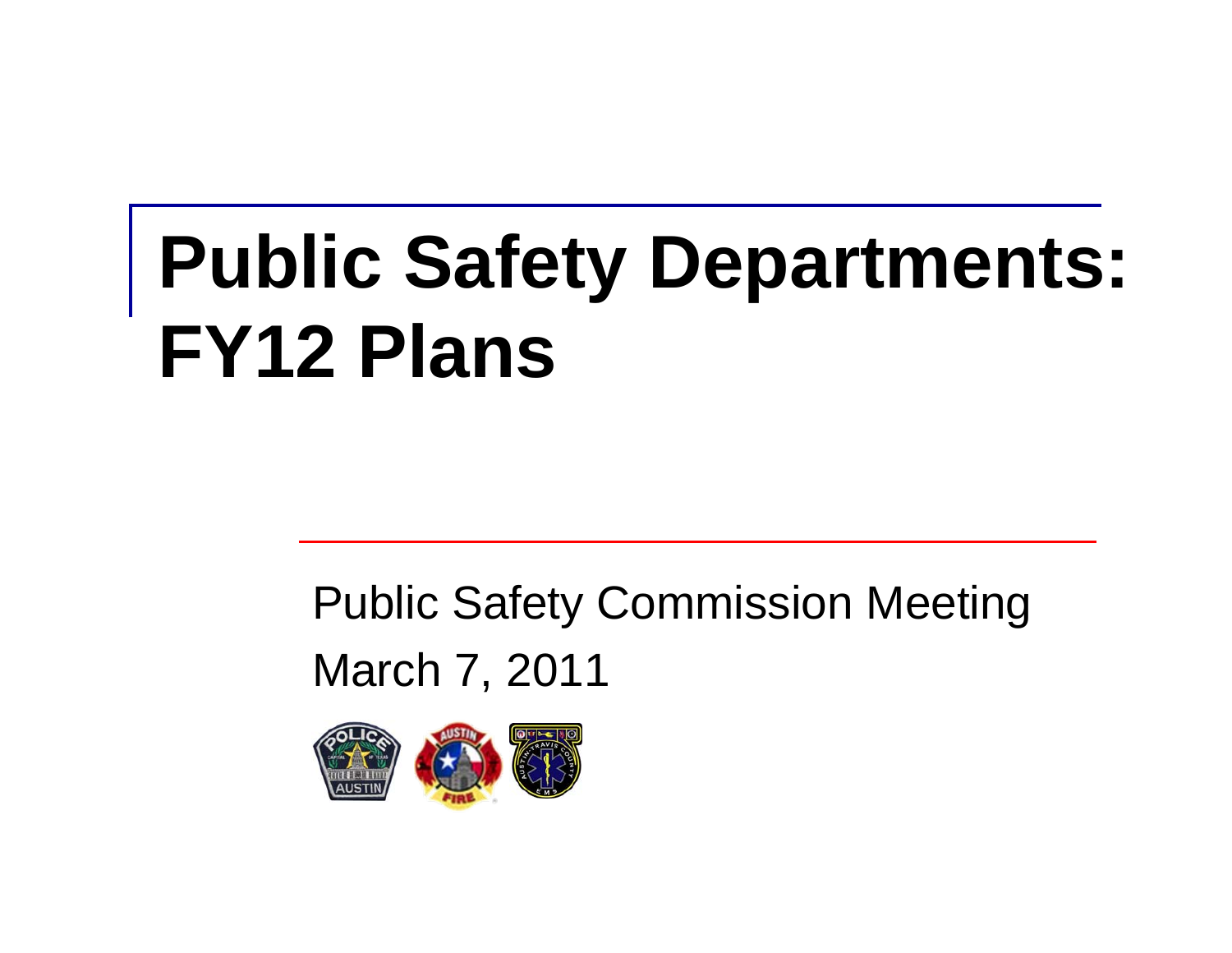#### **FY12 Business Plan**



## Key Elements

- $\bullet$ Mission and goals
- $\bullet$ Performance assessment (FY10)
- **Horizon issues**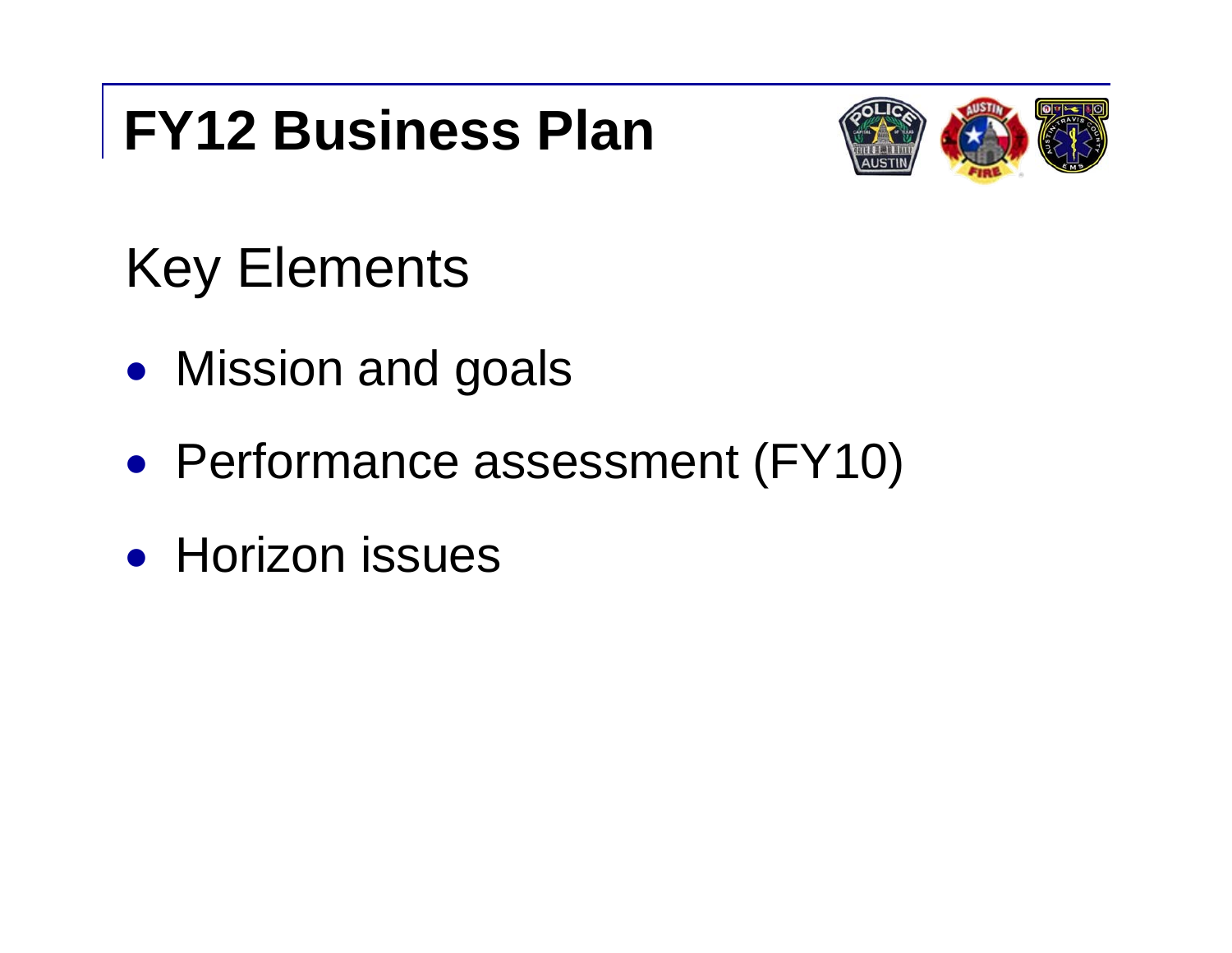# **APD: Mission and Goals**



Mission: keep you, your family and our community safe

Goals:

- Reduce the violent crime rate by 1%
- Reduce the property crime rate by 1%
- Improve traffic safety
- Demonstrate professionalism and skills competency among police employees
- Use Intelligence-Led Policing to increase efficiency in service delivery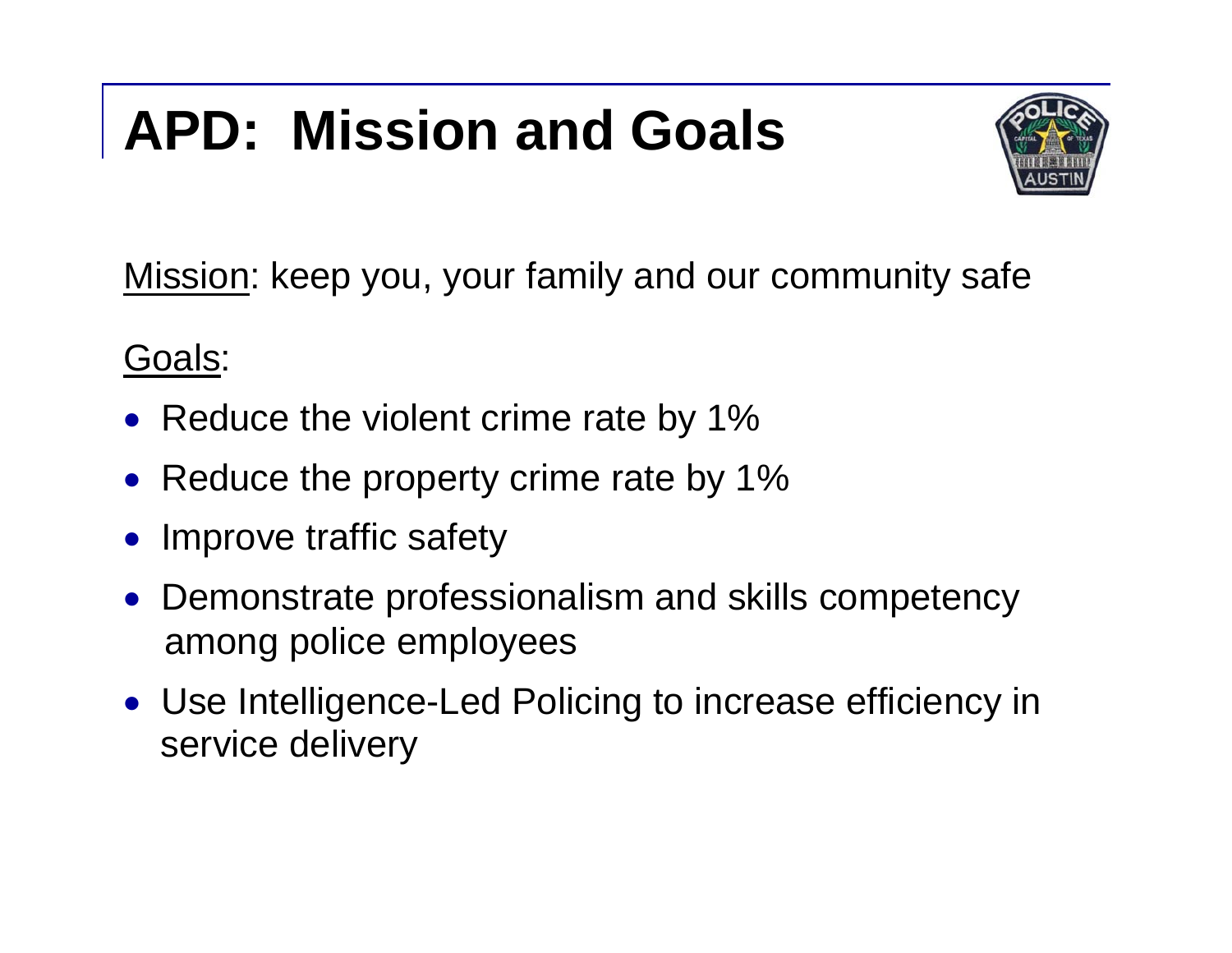# **APD: Performance Assessment (FY10)**



- Violent crime rate (5.00 incidents per 100,000 residents) declined 4%
- Property crime rate (60.02 per 100,000) declined 4%
- Traffic fatality rate (6.84 per 100,000) was down 13%
- $\bullet$ DWI fatality rate (2.97 per 100,000) increased 14%
- $\bullet$ Response time to high-priority calls declined 13%
- Citizen complaints were down 13% vs. FY09
- 74% of residents reported satisfaction with police service quality, up 6%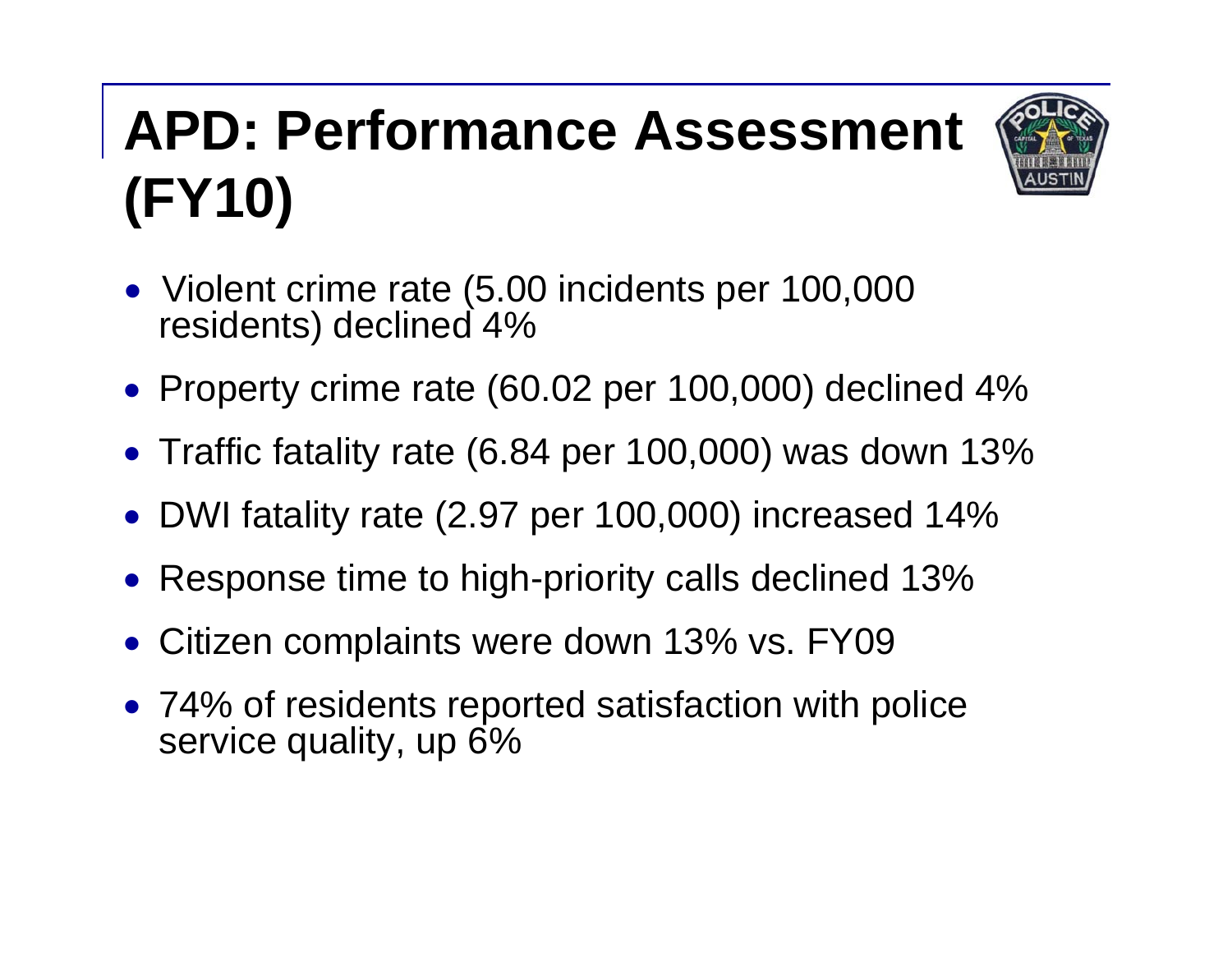### **APD: Horizon Issues**



- $\bullet$  Proactively respond to crime trends and maintaining quality police services in a changing environment (ILP and "real time information")
- Addressing Homeland Security and "organized crime" threats as loss of Federal support (e.g. loss of UASI status, other grant reductions)
- Addressing civilian support services workload that corresponds to increased number of officers
- $\bullet$ Continue to reduce risk by enhancing training of police employees
- 0 Ensure continual access to good equipment and reliable vehicles
- $\bullet$  Improve police facilities to support efficient provision of services and encourage community access (pending CIP bond proposals)
- Continually upgrading technology to effectively meet growing service demand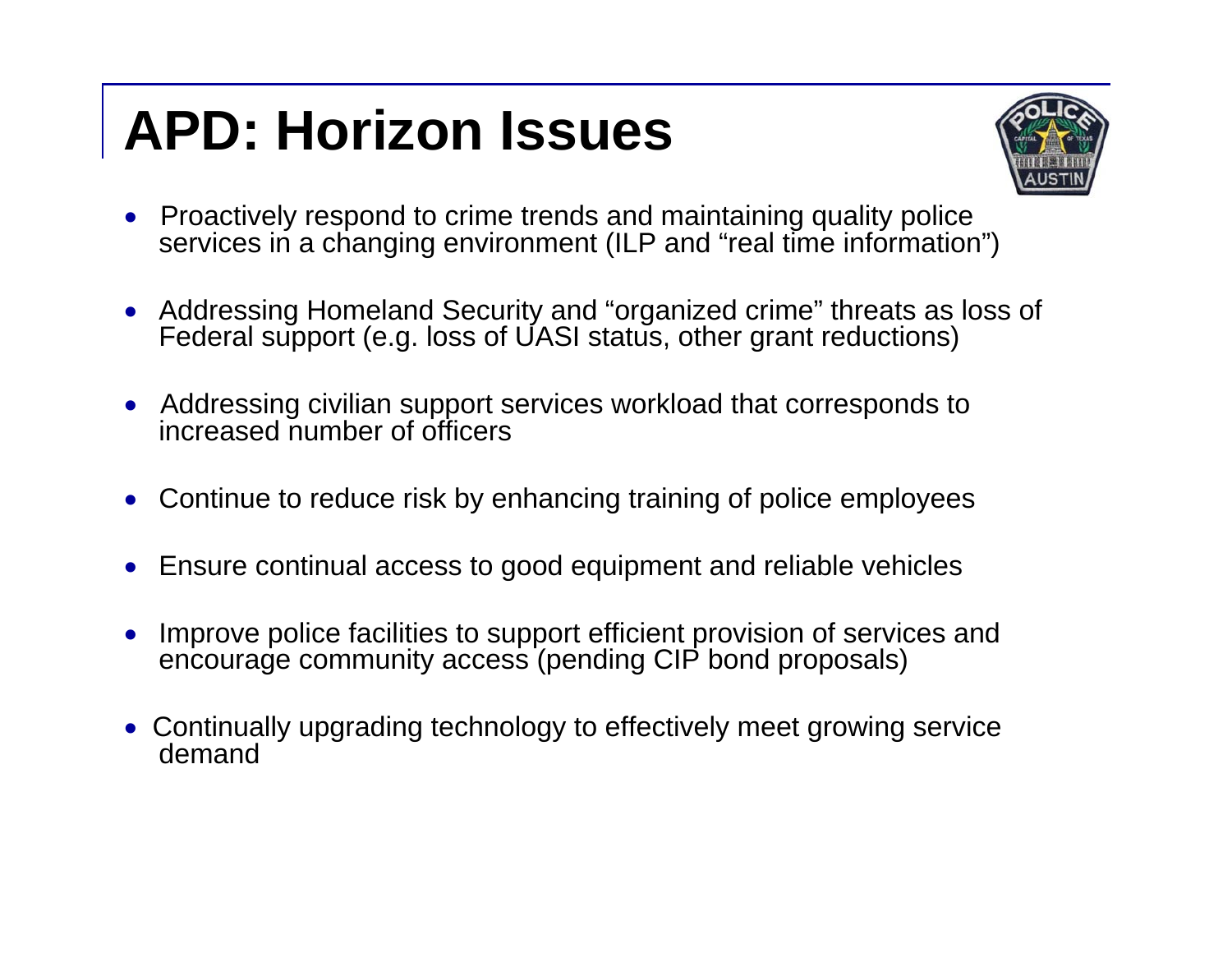# **AFD: Mission and Goals**



Mission: preservation of life and property

#### Goals:

- Deliver comprehensive safety and medical first responder services of the highest quality
- Support and maintain a safe, healthy, well-trained and high-performing workforce
- Prevent fire deaths and property loss through fire prevention, public education, and emergency response
- Recruit, hire, and train the best-qualified and most skilled workforce, representative of the community we serve
- Hold ourselves accountable to the community for demonstrable results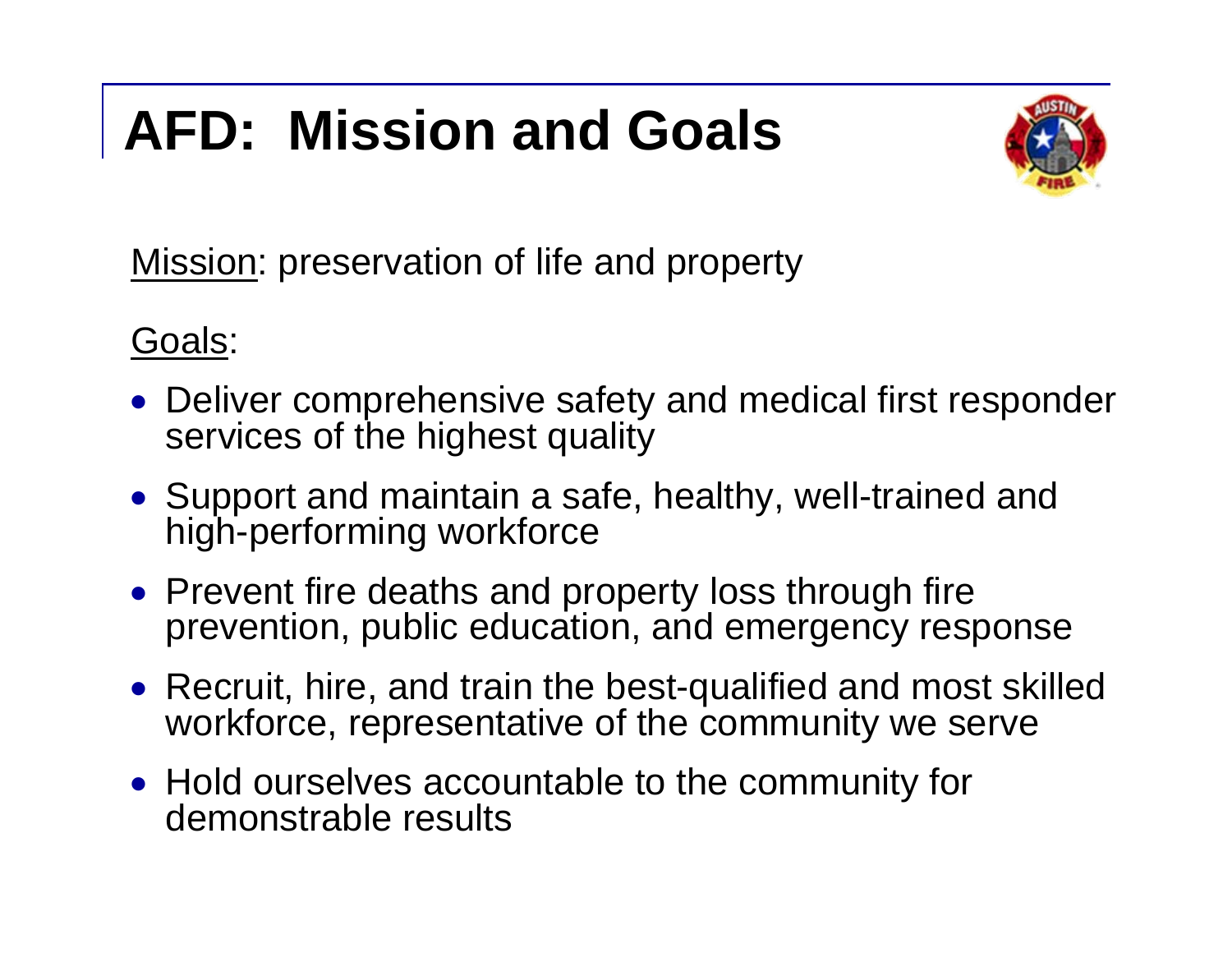# **AFD: Performance Assessment (FY10)**



- Confined fires to room of origin in 82% of structure fires, exceeding goal of 80%
- Received Billy Goldfeder Safety Award from IAFC for significant contribution to fire service health and safety
- Diesel exhaust extraction systems installed in several stations to mitigate diesel exhaust fumes in truck bays
- Four unintentional fire deaths; two fewer than the goal
- 45% of cardiac arrest patients experienced a return of spontaneous circulation after CPR and/or use of AED
- Provided free flu shots to all interested COA employees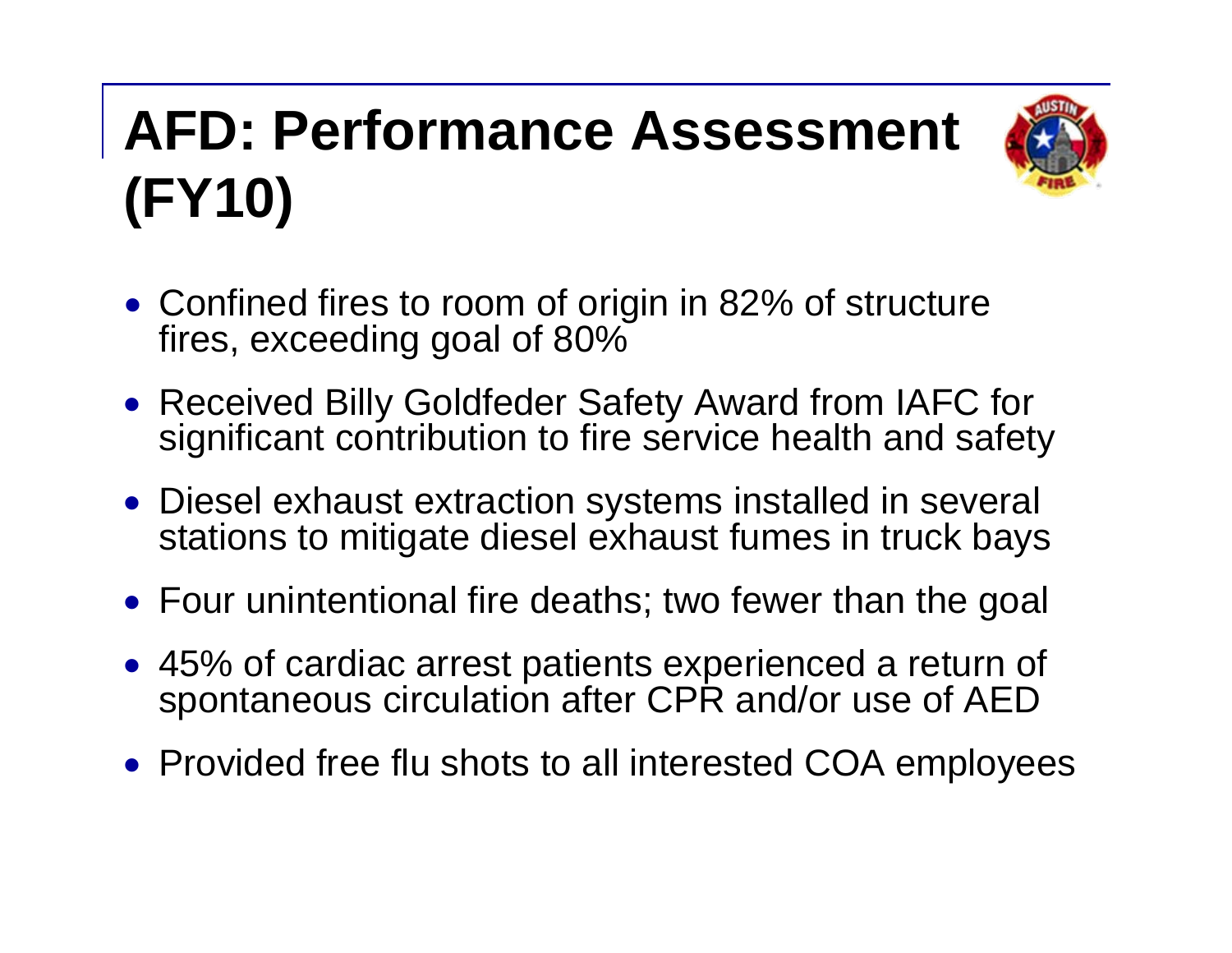#### **AFD: Horizon Issues**



- Civil service staffing: retirement eligibility; recruiting, hiring and promotions; and four-person staffing
- Non-civil service staffing: non-uniformed staff perform critical support functions (current ratio is 16:1)
- Infrastructure: aging stations (station conditions survey), day-to-day facility maintenance, locker room project
- Growth and planning: reevaluate current service delivery model's ability to meet city's changing needs
- Safety: adequate personal protective equipment (PPE)
- Protecting capital assets: ability to maintain, repair, and replace critical equipment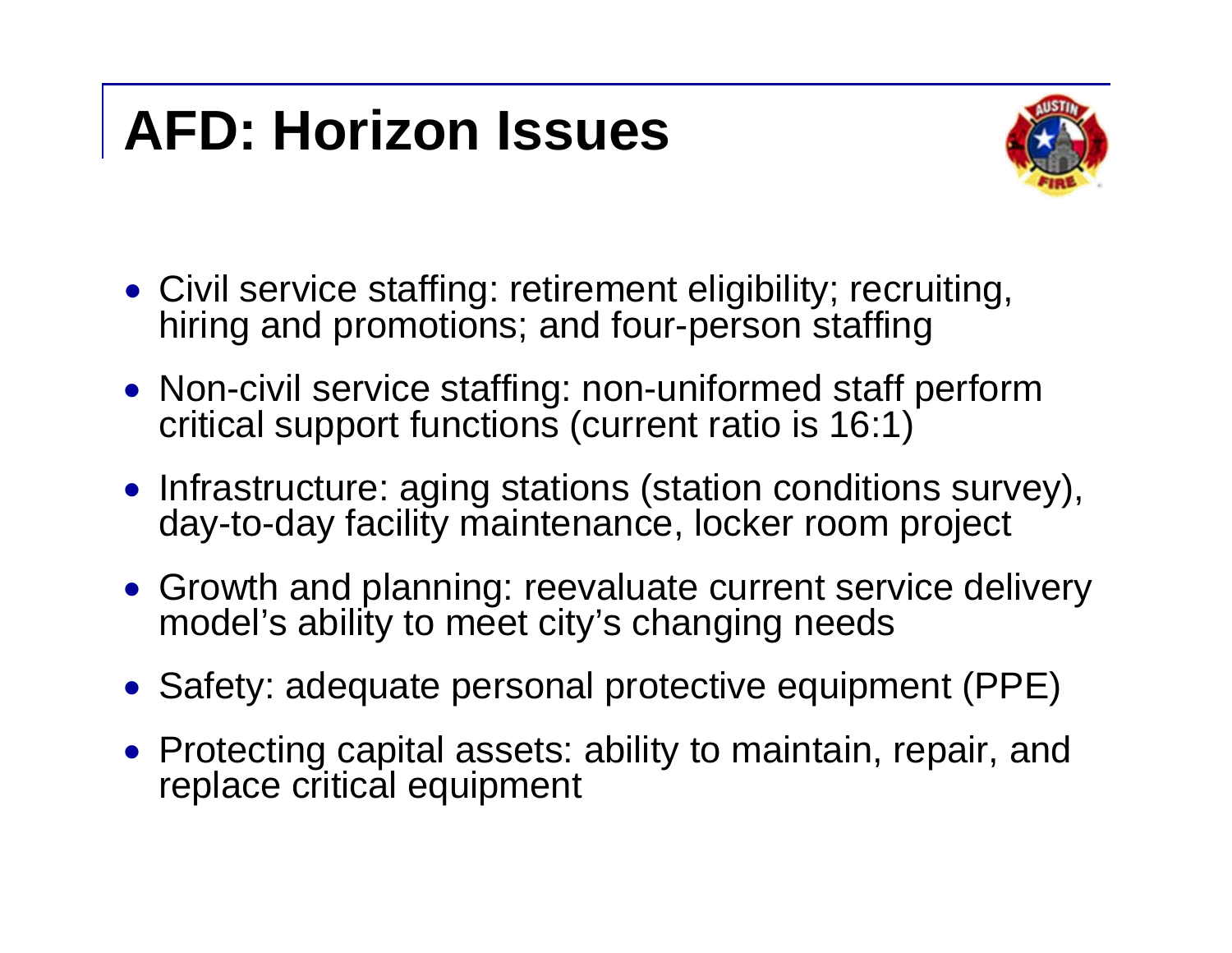### **ATCEMS: Mission and Goals**



Mission: preserve life, improve health, and promote safety

Goals:

- Achieve community customer service satisfaction of 90%
- Respond to life-threatening, priority one calls within 9:59 in urban areas
- Achieve 10%+ community discharge-alive (cardiac) rate
- Deliver time patients to appropriate hospitals within 60 min.
- Maintain 43% 12-month collection rate on patient bills
- Achieve CAAS accreditation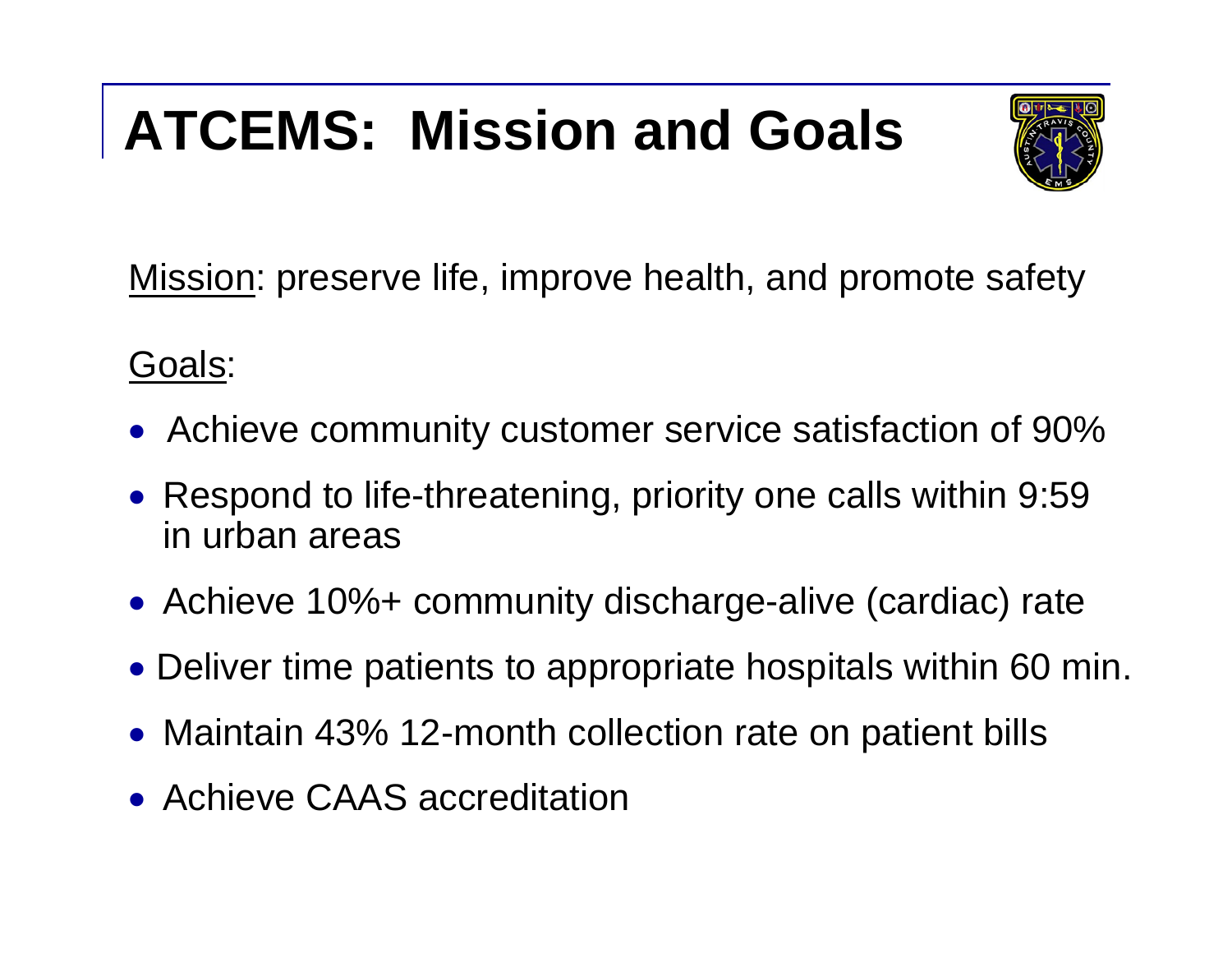# **ATCEMS: Performance Assess. (FY10)**



- Partnered with AMLI to open an urban mini-station on 2<sup>nd;</sup> supports both EMS and Police units for downtown
- Implemented electronic patient care reporting system (ePCR) that supports improved clinical care
- Introduced two vehicle types for improved fuel efficiency, cost effectiveness, and flexibility
- Implemented Developmental Academy for training paramedics and communication medics.
- Developed 3-year Operations Deployment Plan for improved response time reliability
- Exceeded goal of Priority One response time of 9:59 or less 90% of the time in urban service areas